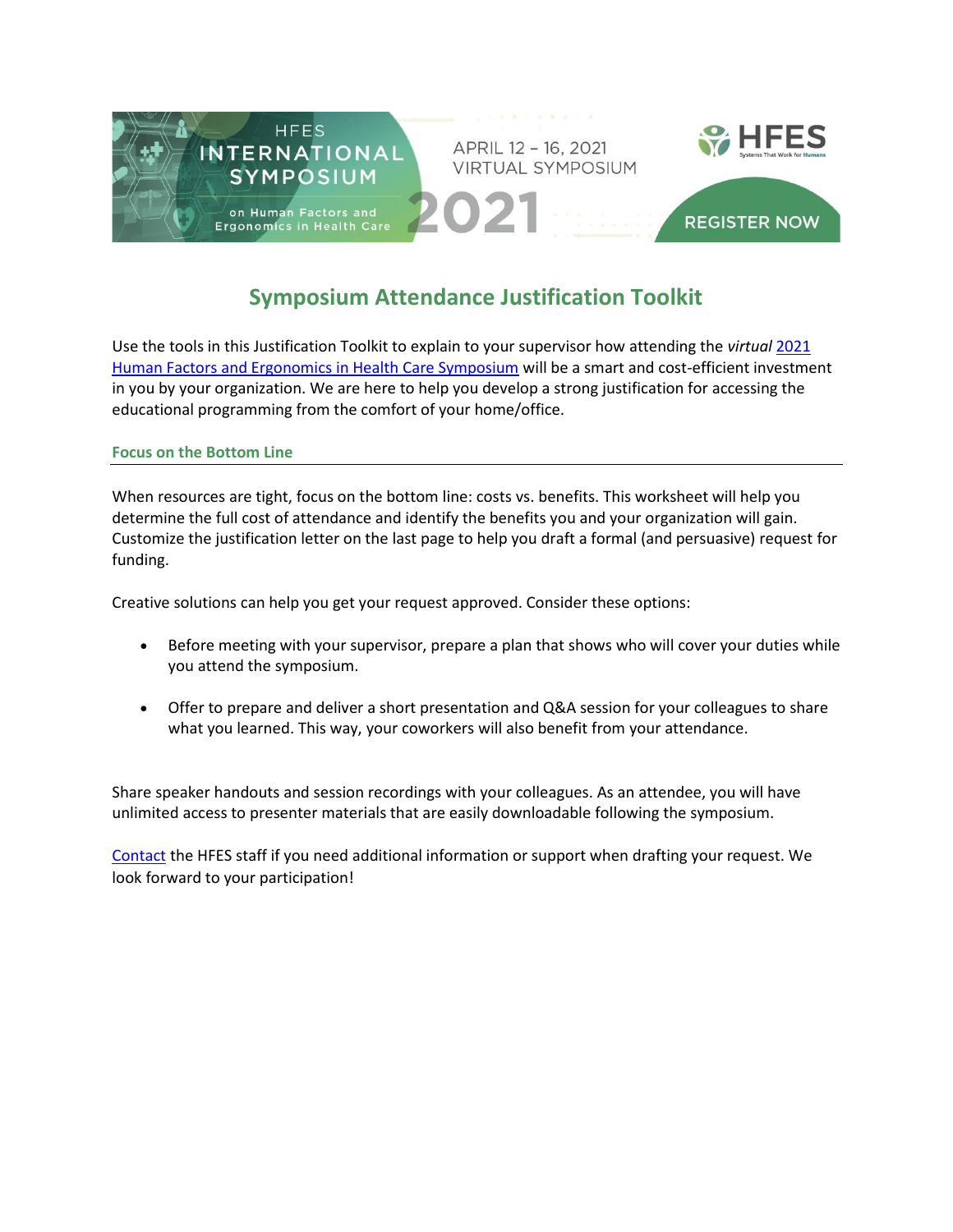#### **Step 1: Determine the Costs**

**With the Symposium moving to virtual, you eliminate the need for travel and a hotel, so the only cost you incur is the cost of registration.** Take advantage of the savings and focus on the benefits of expanding your knowledge within the HF/E industry. Use this worksheet to estimate the total cost of your attendance.

# **Registration Rates for the Symposium**

|                               | <b>Advantage Pricing</b><br>(By February 12) | <b>Regular Pricing</b><br>(After February 12) |
|-------------------------------|----------------------------------------------|-----------------------------------------------|
| <b>General Admission</b>      | \$500                                        | \$625                                         |
| <b>HFES Members</b>           | \$400                                        | \$525                                         |
| <b>HFES Student Members</b>   | \$95                                         | \$135                                         |
| <b>Emeritus Members</b>       | \$150                                        | \$150                                         |
| <b>Early Career Associate</b> | \$245                                        | \$295                                         |
| <b>Members</b>                |                                              |                                               |
| <b>Student Non-Members</b>    | \$130                                        | \$170                                         |
| <b>Your Cost</b>              |                                              |                                               |

# **Registration Fees for Virtual Workshops**

|                               | <b>Advantage Pricing</b> | <b>Regular Pricing</b> |
|-------------------------------|--------------------------|------------------------|
|                               | (By February 12)         | (After February 12)    |
| <b>General Admission</b>      | \$160                    | \$205                  |
| <b>HFES Members</b>           | \$125                    | \$160                  |
| <b>HFES Student Members</b>   | \$35                     | \$50                   |
| <b>Emeritus Members</b>       | \$85                     | \$85                   |
| <b>Early Career Associate</b> | \$75                     | \$105                  |
| <b>Members</b>                |                          |                        |
| <b>Student Non-Members</b>    | \$50                     | \$80                   |
| <b>Your Cost</b>              |                          |                        |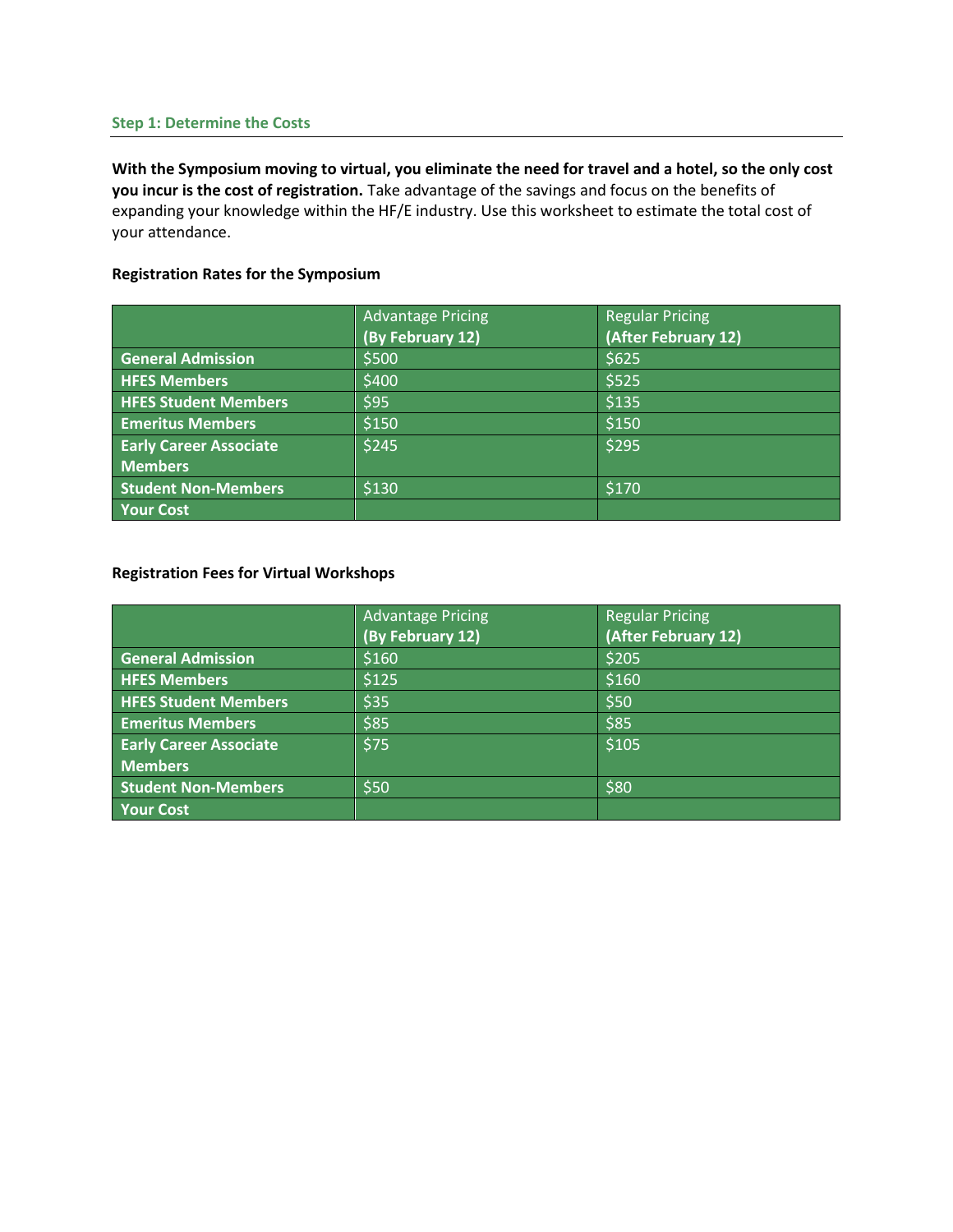# **Step 2: Outline the Benefits**

When showcasing the benefits of the symposium, focus specifically on what you will bring back to your organization as a return on their investment. Use the [schedule](https://www.hcs2021.org/scheduleataglance) on the symposium website landing page to answer these questions:

- Which tracks have particular relevance to the work you do?
- Which tracks can teach you a skill and/or help your team overcome current or future challenges?
- Are there any speakers your organization would benefit from hearing or working with?
- How can networking open doors for your organization? Could the people you meet help your department achieve its goals?
- What value could you get from discussions with other continuing healthcare education professionals?

When considering these questions, keep these tips in mind:

- List specific sessions you plan to attend and explain how they will impact you, your department, and your company or institution.
- Clearly make the connection between your organization's needs and the benefits you are identifying.
- If the budget approver is outside of your department, do not assume they understand your department's goals or any technical terms. Spell out the impact for them.
- Passion is the best persuasion technique let yours shine through in your letter.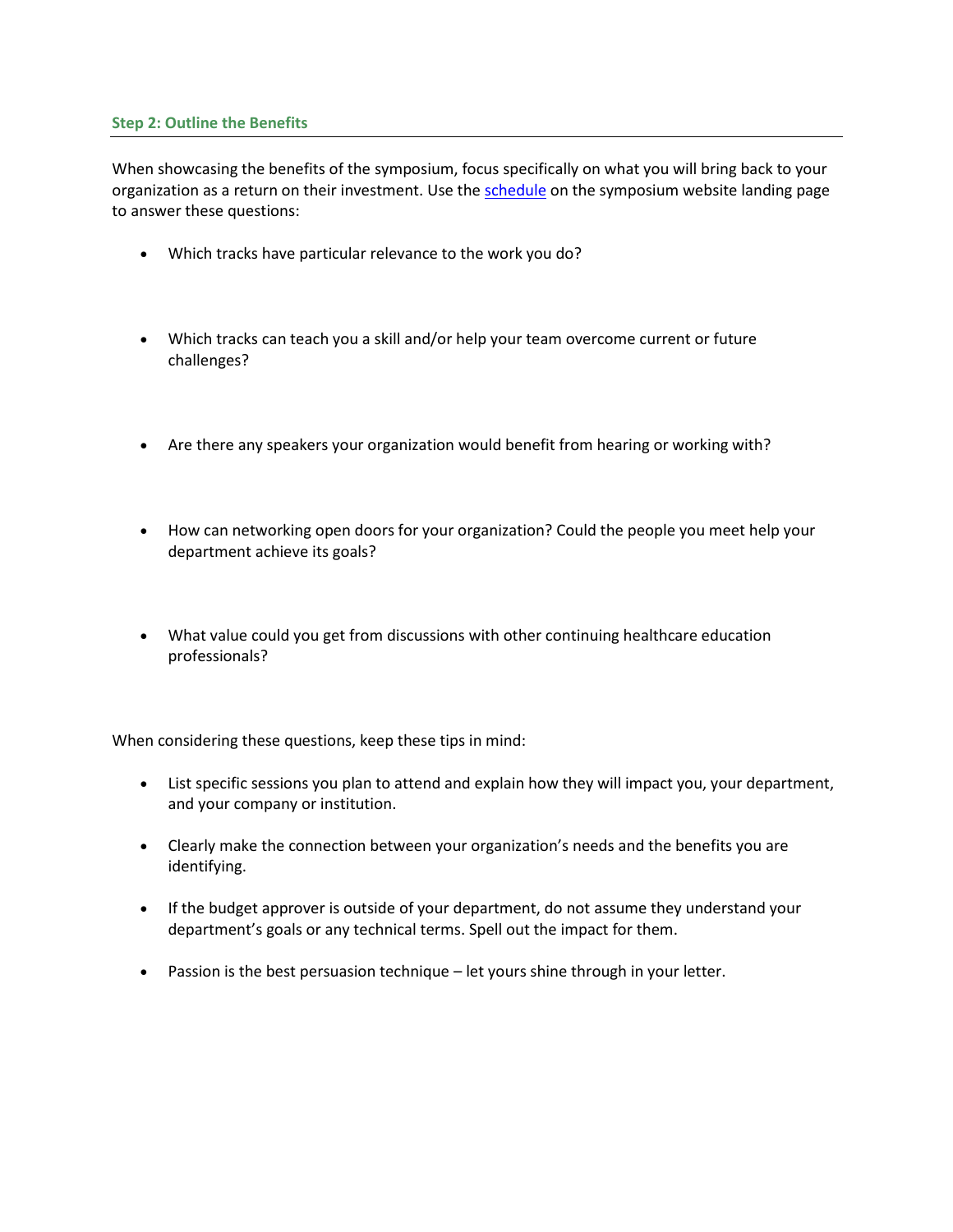# **Step 3: Draft Your Justification Letter**

Below, you will find a "justification letter" template — a letter to your supervisor explaining all of the benefits of attending the 2021 International Symposium on Human Factors and Ergonomics Health Care. Personalize this text to outline the value associated with your exposure to the latest science and best practices and innovations related to the safety of health care providers and patients.

This general template will get you started while allowing you to customize it to you and your organization's particular needs.

# Dear **< approver's name >**,

I would like to attend the Virtual 2021 [International Symposium on Human Factors and Ergonomics](https://www.hcs2021.org/)  [Health Care](https://www.hcs2021.org/) hosted by the Human Factors and Ergonomics Society, taking place April 12 – 16, 2021. This virtual symposium offers cutting-edge presentations, posters, and workshops on emerging issues in health care human factors and the challenges facing the industry in the near future.

This evidence-based, interactive event will enable me to attend a number of education sessions that are directly applicable to my work. I will gain insights on the latest science and best practices, understand innovations in the safety of health care providers and patients, sharpen the focus of my HF/E initiatives and improve my regulatory approaches. I will be able to attend collaborating workshops that will take a deep dive into important HF/E topics and engage in opportunities with authors during presentations in a live Q+A. I will expand my networking opportunities and discuss the key issues and challenges in the health care environment as it relates to HF/E with experts from HF/E, pharmaceutical and medical device companies, biomedical engineers, health care providers, FDA representatives, patient safety researchers, and more!

Presentation topics range from **< list relative topic >** to **< list another relative topic >**, and I am confident that the education and skills that I gain will be directly applicable to my work. After carefully reviewing th[e symposium program,](https://www.hcs2021.org/scheduleataglance) I have identified a number of key sessions that I would like to attend:

- **Session 1 and how it will benefit you, your department, and your company**
- **Session 2 and how it will benefit you, your department, and your company**
- **Session 3 and how it will benefit you, your department, and your company**

Getting the information at a virtual educational activity will greatly reduce the research time and costs that <**your organization's name**> would normally incur around these topics. I have only listed some of the sessions that I will attend. Including them all would make this request much too long.

In order to attend the symposium and gain these benefits, I am seeking **< total amount you need >** for the following expenses:

Registration (if before February 12, show the savings): **<\$xxxx>**

With no travel or lodging expenses, the opportunity for me to develop a network of colleagues and to gain knowledge in specific areas makes my participation at the Symposium a wise investment that will